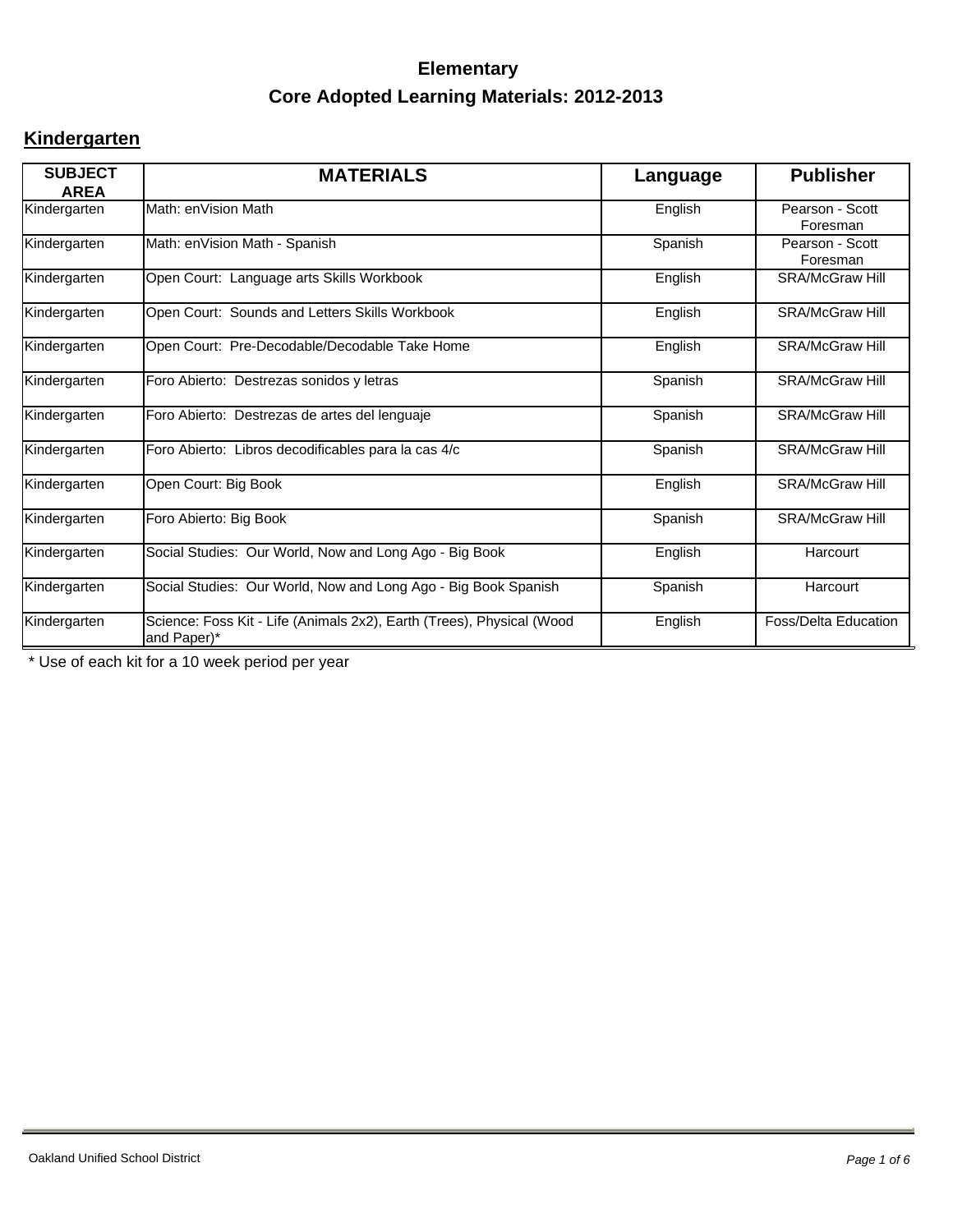### **1st Grade**

| <b>SUBJECT</b><br><b>AREA</b> | <b>MATERIALS</b>                                                                                          | Language | <b>Publisher</b>            |
|-------------------------------|-----------------------------------------------------------------------------------------------------------|----------|-----------------------------|
| 1st Grade                     | Math: enVision Math                                                                                       | English  | Pearson - Scott<br>Foresman |
| 1st Grade                     | Math: enVision Math - Spanish                                                                             | Spanish  | Pearson - Scott<br>Foresman |
| 1st Grade                     | Comprehension & Language Art Skills Work Book                                                             | English  | <b>SRA/McGraw Hill</b>      |
| 1st Grade                     | Open Court: Student Anthology 1                                                                           | English  | <b>SRA/McGraw Hill</b>      |
| 1st Grade                     | Open Court: Student Anthology 2                                                                           | English  | SRA/McGraw Hill             |
| 1st Grade                     | Open Court: First Reader                                                                                  | English  | <b>SRA/McGraw Hill</b>      |
| 1st Grade                     | Open Court: Second Reader                                                                                 | English  | <b>SRA/McGraw Hill</b>      |
| 1st Grade                     | Open Court: Phonics Skills Workbook                                                                       | English  | <b>SRA/McGraw Hill</b>      |
| 1st Grade                     | Open Court: Decodable Take Home 1                                                                         | English  | <b>SRA/McGraw Hill</b>      |
| 1st Grade                     | Open Court: Decodable Take Home 2                                                                         | English  | <b>SRA/McGraw Hill</b>      |
| 1st Grade                     | Foro Abierto: Destrezas de comprension y artes del lenguaje                                               | Spanish  | <b>SRA/McGraw Hill</b>      |
| 1st Grade                     | Foro Abierto: Destrezas de fonetica                                                                       | Spanish  | <b>SRA/McGraw Hill</b>      |
| 1st Grade                     | Foro Abierto: Antologia del estudiante 1:1                                                                | Spanish  | <b>SRA/McGraw Hill</b>      |
| 1st Grade                     | Foro Abierto: Antologia del estudiante 1:2                                                                | Spanish  | <b>SRA/McGraw Hill</b>      |
| 1st Grade                     | Foro Abierto: Primeras lecturas                                                                           | Spanish  | <b>SRA/McGraw Hill</b>      |
| 1st Grade                     | Foro Abierto: Segundas lecturas                                                                           | Spanish  | <b>SRA/McGraw Hill</b>      |
| 1st Grade                     | Foro Abierto: Libros decodificable para la casa 4/c 1                                                     | Spanish  | <b>SRA/McGraw Hill</b>      |
| 1st Grade                     | Foro Abierto: Libros decodificable para la casa 4/c 2                                                     | Spanish  | <b>SRA/McGraw Hill</b>      |
| 1st Grade                     | Social Studies: A Child's View - Big Book                                                                 | English  | Harcourt                    |
| 1st Grade                     | Social Studies: A Child's View - Big Book-Spanish                                                         | Spanish  | Harcourt                    |
| 1st Grade                     | Science: Foss Kit - Life (Plants and Animals), Earth (Air and Weather),<br>Physical (Solids and Liquids)* | English  | <b>Foss/Delta Education</b> |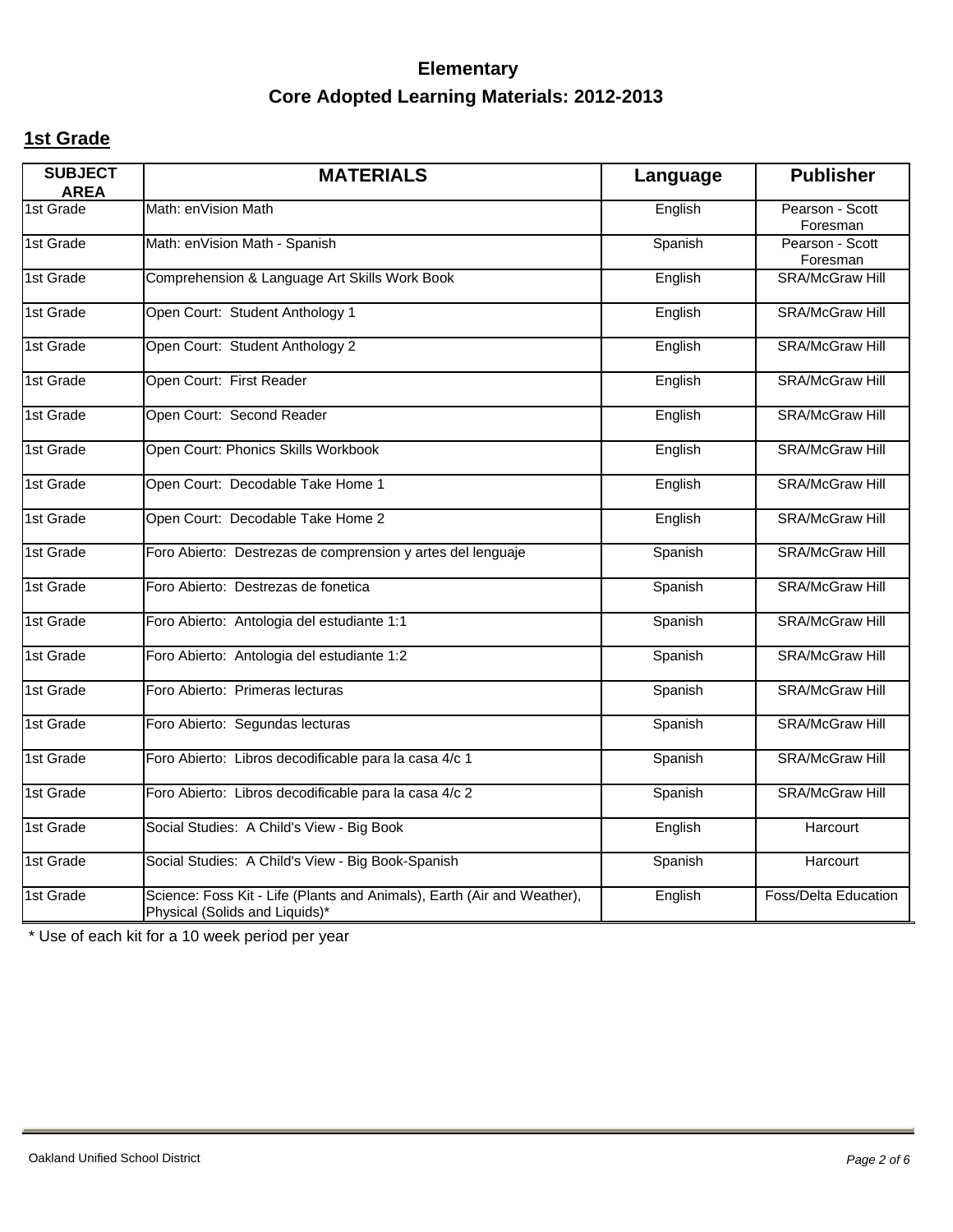### **2nd Grade**

| <b>SUBJECT</b><br><b>AREA</b> | <b>MATERIALS</b>                                                                                                  | Language | <b>Publisher</b>            |
|-------------------------------|-------------------------------------------------------------------------------------------------------------------|----------|-----------------------------|
| 2nd Grade                     | Math: enVision Math                                                                                               | English  | Pearson - Scott<br>Foresman |
| 2nd Grade                     | Math: enVision Math - Spanish                                                                                     | Spanish  | Pearson - Scott<br>Foresman |
| 2nd Grade                     | Open Court: Student Anthology 1                                                                                   | English  | <b>SRA/McGraw Hill</b>      |
| 2nd Grade                     | Open Court: Student Anthology 2                                                                                   | English  | <b>SRA/McGraw Hill</b>      |
| 2nd Grade                     | Open Court: First Reader                                                                                          | English  | <b>SRA/McGraw Hill</b>      |
| 2nd Grade                     | Open Court: Comprehension and Language Arts Skills Workbook                                                       | English  | <b>SRA/McGraw Hill</b>      |
| 2nd Grade                     | Open Court: Decodable Take Home                                                                                   | English  | <b>SRA/McGraw Hill</b>      |
| 2nd Grade                     | Foro Abierto: Antologia del estudiante 2:1                                                                        | Spanish  | <b>SRA/McGraw Hill</b>      |
| 2nd Grade                     | Foro Abierto: Antologia del estudiante 2:2                                                                        | Spanish  | <b>SRA/McGraw Hill</b>      |
| 2nd Grade                     | Foro Abierto: Primeras lecturas                                                                                   | Spanish  | <b>SRA/McGraw Hill</b>      |
| 2nd Grade                     | Foro Abierto: Destrezas de comprension y artes del lenguaje                                                       | Spanish  | <b>SRA/McGraw Hill</b>      |
| 2nd Grade                     | Foro Abierto: Libros decodificable para la casa 4/c                                                               | Spanish  | <b>SRA/McGraw Hill</b>      |
| 2nd Grade                     | Social Studies: People We Know - Student Textbook                                                                 | English  | Harcourt                    |
| 2nd Grade                     | Social Studies: People We Know - Student Textbook Spanish                                                         | Spanish  | Harcourt                    |
| 2nd Grade                     | Science: Foss Kit - Life (Insects and Plants), Earth (Pebbles, Sand,<br>and Silt), Physical (Balance and Motion)* | English  | <b>Foss/Delta Education</b> |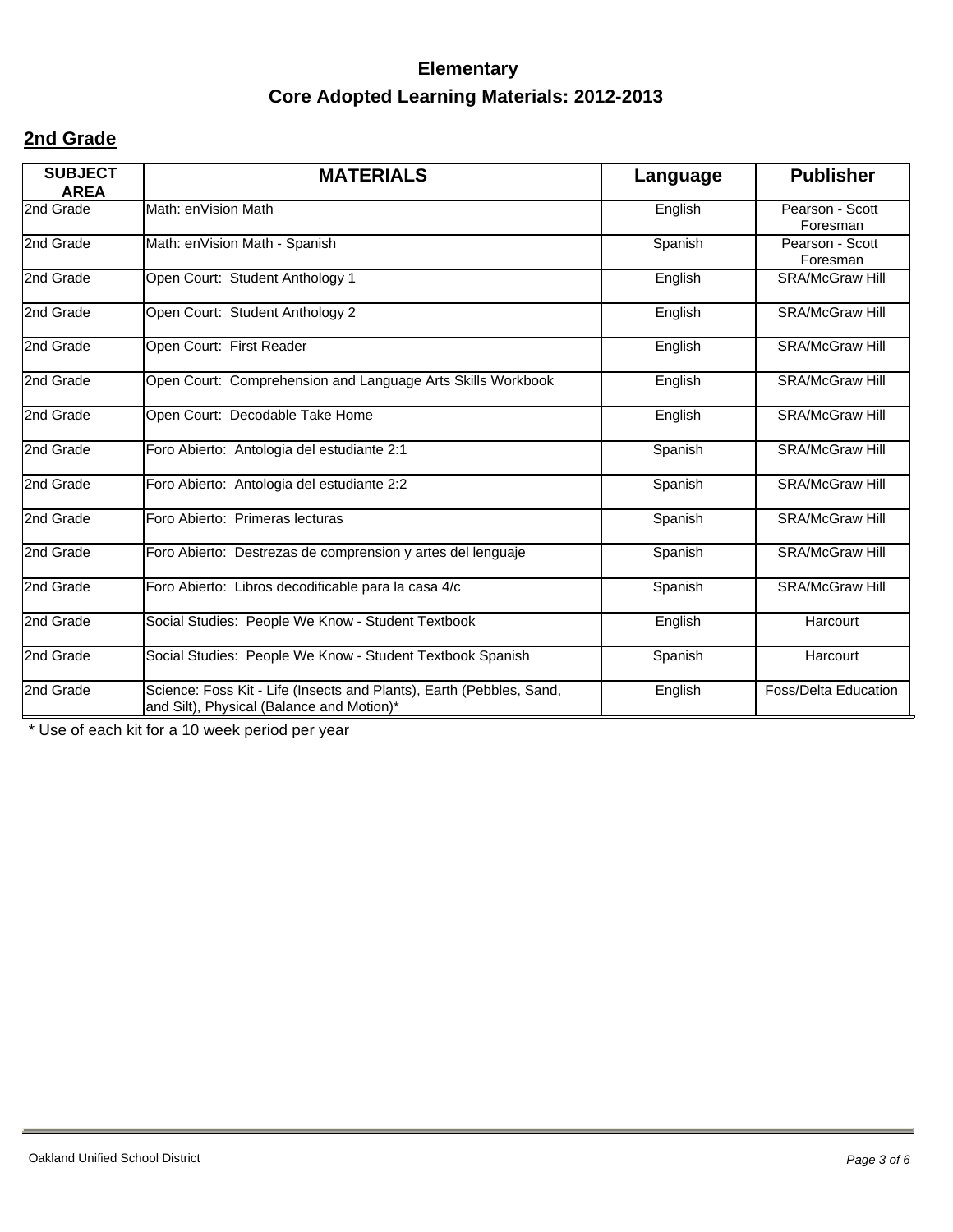### **3rd Grade**

| <b>SUBJECT</b><br><b>AREA</b> | <b>MATERIALS</b>                                                                                              | Language | <b>Publisher</b>            |
|-------------------------------|---------------------------------------------------------------------------------------------------------------|----------|-----------------------------|
| 3rd Grade                     | Math: enVision Math                                                                                           | English  | Pearson - Scott<br>Foresman |
| 3rd Grade                     | Math: enVision Math - Spanish                                                                                 | Spanish  | Pearson - Scott<br>Foresman |
| 3rd Grade                     | Open Court: Student Anthology 1                                                                               | English  | <b>SRA/McGraw Hill</b>      |
| 3rd Grade                     | Open Court: Student Anthology 2                                                                               | English  | <b>SRA/McGraw Hill</b>      |
| 3rd Grade                     | Open Court: Comprehension and Language Arts Skills Workbook                                                   | English  | <b>SRA/McGraw Hill</b>      |
| 3rd Grade                     | Open Court: Decodable Take Home 1                                                                             | English  | <b>SRA/McGraw Hill</b>      |
| 3rd Grade                     | Foro Abierto: Antologia del estudiante 3:1                                                                    | Spanish  | <b>SRA/McGraw Hill</b>      |
| 3rd Grade                     | Foro Abierto: Antologia del estudiante 3:2                                                                    | Spanish  | <b>SRA/McGraw Hill</b>      |
| 3rd Grade                     | Foro Abierto: Destrezas de comprension y artes del lenguaje                                                   | Spanish  | <b>SRA/McGraw Hill</b>      |
| 3rd Grade                     | Foro Abierto: Libros decodificable para la casa 4/c                                                           | Spanish  | <b>SRA/McGraw Hill</b>      |
| 3rd Grade                     | Social Studies: Our Communities - Student Textbook                                                            | English  | Harcourt                    |
| 3rd Grade                     | Social Studies: Our Communities - Student Textbook - Spanish                                                  | Spanish  | Harcourt                    |
| 3rd Grade                     | Science: Science Resource Book                                                                                | English  | <b>Foss/Delta Education</b> |
| 3rd Grade                     | Science: Science Resource Book - Spanish                                                                      | Spanish  | <b>Foss/Delta Education</b> |
| 3rd Grade                     | Science: Foss Kit - Life (Structures of Life), Earth (Sun, Moon, and<br>Stars), Physical (Matter and Energy)* | English  | <b>Foss/Delta Education</b> |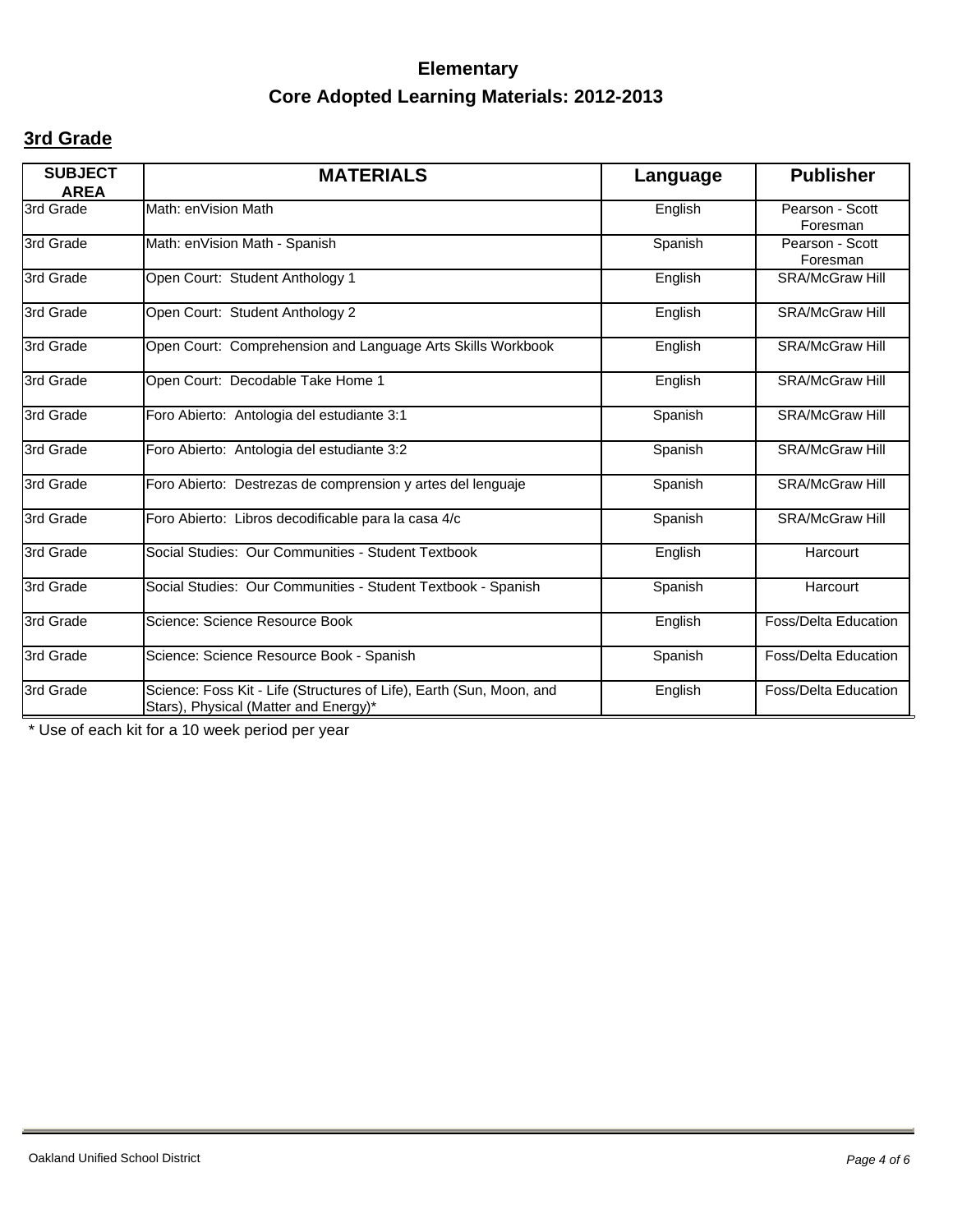### **4th Grade**

| <b>SUBJECT</b><br><b>AREA</b> | <b>MATERIALS</b>                                                                                       | Language | <b>Publisher</b>            |
|-------------------------------|--------------------------------------------------------------------------------------------------------|----------|-----------------------------|
| 4th Grade                     | Math: enVision Math                                                                                    | English  | Pearson - Scott<br>Foresman |
| 4th Grade                     | Math: enVision Math - Spanish                                                                          | Spanish  | Pearson - Scott<br>Foresman |
| 4th Grade                     | Open Court: Student Anthology                                                                          | English  | <b>SRA/McGraw Hill</b>      |
| 4th Grade                     | Foro Abierto: Para La Lectura                                                                          | Spanish  | <b>SRA/McGraw Hill</b>      |
| 4th Grade                     | Open Court: Comprehension and Language Arts Skills Workbook                                            | English  | <b>SRA/McGraw Hill</b>      |
| 4th Grade                     | Social Studies: California - Student Textbook                                                          | English  | Harcourt                    |
| 4th Grade                     | Social Studies: California - Student Textbook - Spanish                                                | Spanish  | Harcourt                    |
| 4th Grade                     | Science: Science Resource Book                                                                         | English  | <b>Foss/Delta Education</b> |
| 4th Grade                     | Science: Science Resource Book - Spanish                                                               | Spanish  | <b>Foss/Delta Education</b> |
| 4th Grade                     | Science: Foss Kit - Life (Environments), Earth (Solid Earth), Physical<br>(Magnetism and Electricity)* | English  | Foss/Delta Education        |